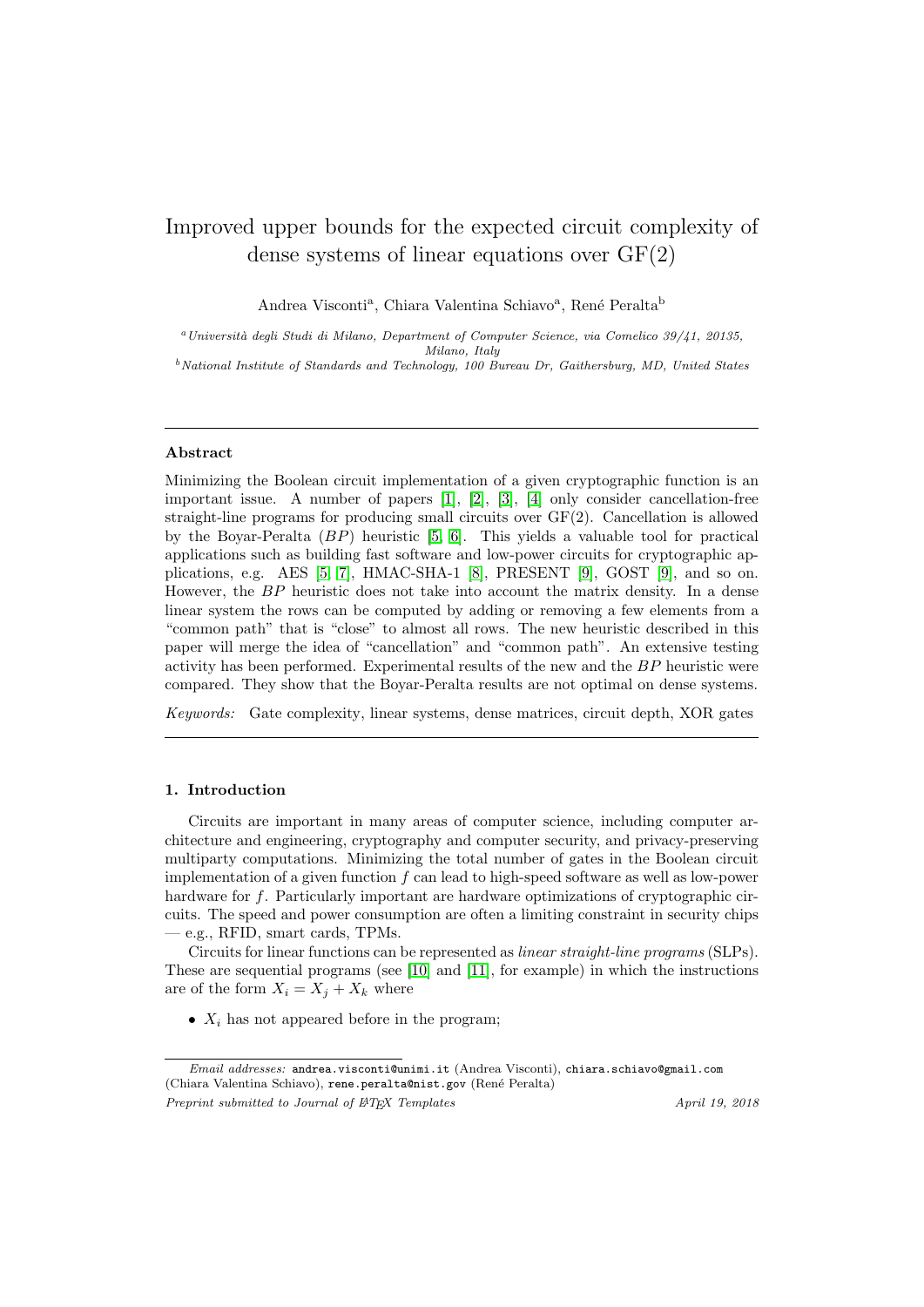- $X_i$  and  $X_k$  are either inputs or have appeared before in the program;
- $\bullet$  " $+$ " denotes Boolean exclusive-or.

The shortest SLP problem is to find the shortest linear program which computes a set of linear functions over a field. Solving the shortest SLP problem over  $GF(2)$ corresponds to finding a gate-optimal Boolean circuit that computes the linear functions. This problem is known to be MAX SNP-hard  $[6]$ . This means that, unless P=NP, there is no efficient algorithm that can compute solutions that are arbitrarily close to optimal. In [\[5\]](#page-7-4), it is shown that known polynomial-time heuristics do quite poorly on random  $n \times n$  systems of equations, and an exponential-time heuristic is described which does significantly better and is fast enough to be used in many practical situations. The Boyar-Peralta (BP) heuristic [\[5\]](#page-7-4) has been successfully applied to a number of circuit optimization problems of interest to cryptology. These include a compact implementation of Present S-Box [\[9\]](#page-7-8), HMAC-SHA-1 optimizations [\[8\]](#page-7-7), finite-field arithmetic and binary multiplication [\[10\]](#page-7-9) and [\[12\]](#page-7-11).

A random  $m \times n$  linear system is constructed as follows: given a density  $0 < \rho < 1$ , construct an  $m \times n$  binary matrix by placing a 1 in position i, j of the matrix with probability  $\rho$ . Each row of the resulting matrix is interpreted as the sum of variables (columns) containing a 1. We will call these rows targets. There are no known tight combinatorial bounds for the gate complexity of random linear systems. An obvious upper bound is  $O(mn)$ , the only non-trivial combinatorial upper bound we are aware of is  $O(\frac{mn}{\log m})$ . This can be derived from a lemma by Lupanov [\[13\]](#page-7-12) about matrix decompositions.

A number of papers [\[1\]](#page-7-0), [\[2\]](#page-7-1), [\[3\]](#page-7-2), and [\[4\]](#page-7-3) only consider cancellation-free straight-line programs for producing small cryptographic circuits over GF(2). In 2009, Boyar and Peralta show that these circuits can be improved in a model that is not restricted to producing cancellation-free circuits  $[5]$ ,  $[10]<sup>1</sup>$  $[10]<sup>1</sup>$  $[10]<sup>1</sup>$  $[10]<sup>1</sup>$ . However, the BP heuristic does not take into account that rows of a dense linear system have a long path of elements in common and, allowing cancellations, these rows can be easily computed by adding or removing a few elements from a "common path". In this paper, we present a new heuristic for constructing circuits that evaluate dense linear systems. In particular, our heuristic has been developed taking into account the possibility to (a) work in a model that is not restricted to producing cancellation-free circuits, and (b) add/remove a few elements from a "common path". We conducted extensive testing on random systems for evaluating the performance of our heuristic. Experimental results show that the new heuristic outperforms (on average) the BP heuristic, when applied to random dense linear systems.

## 2. The Boyar-Peralta heuristic

The BP heuristic [\[5\]](#page-7-4) is for optimizing arbitrary circuits. The first step is to minimize the number of AND gates in the circuit. This typically results in a circuit with large linear connected components. The second step optimizes the linear components. We briefly describe their technique for this second step.

Let  $f(\mathbf{x}) = M\mathbf{x}$ , where  $\mathbf{x} = [x_1, \dots, x_n]$  is a vector of input variables and M is an  $m \times n$  matrix with coefficients over  $GF(2)$ . We denote with  $y_i$  the  $i^{th}$  row of the matrix

 $1$ See also [\[14\]](#page-7-13).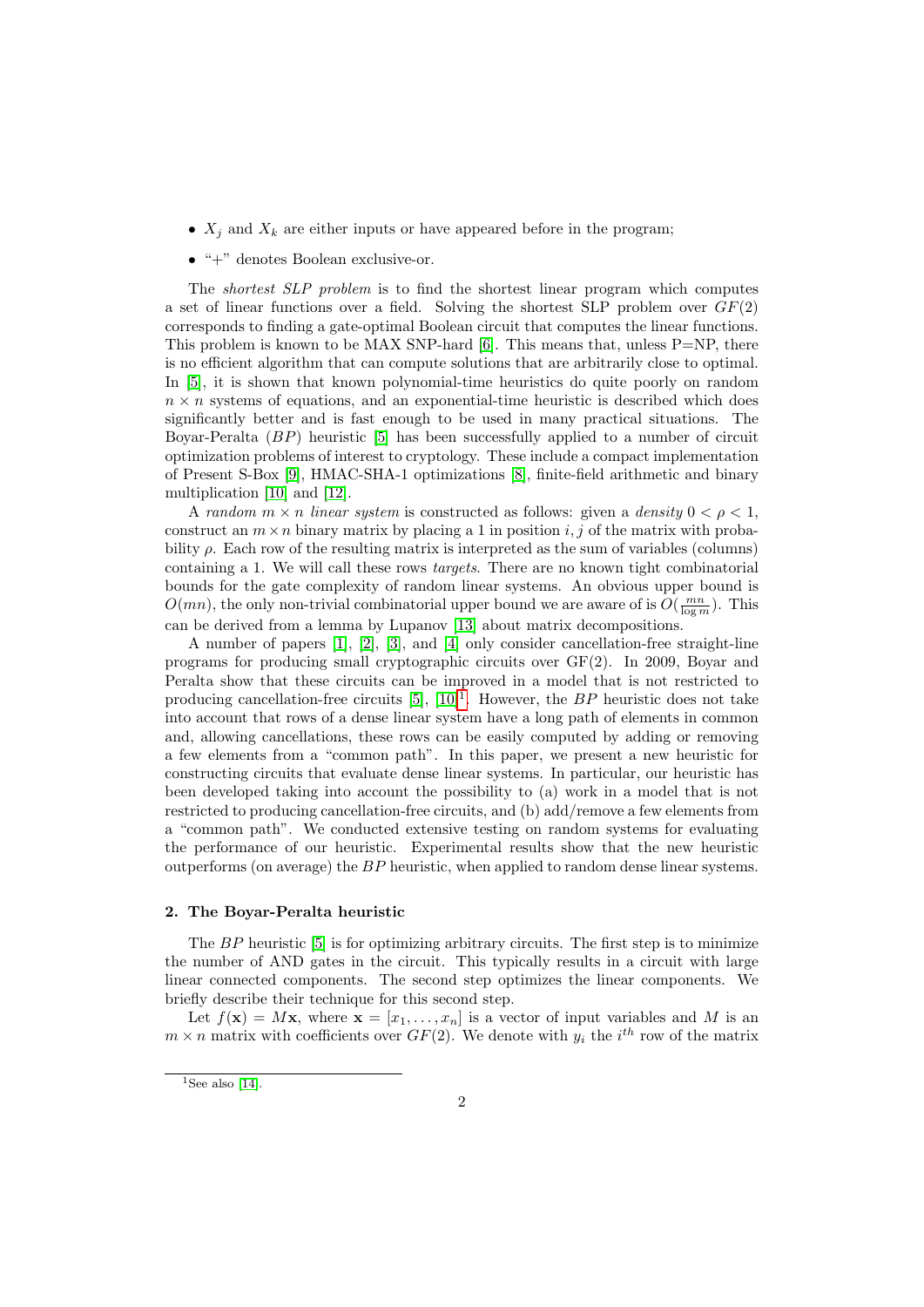M. Let  $S$  be the set of "known" linear functions. The members of  $S$  are called base elements. S initially contains the variables  $x_1, \ldots, x_n$ . Given a linear predicate g,  $\delta(S, g)$ is defined as the minimum number of additions of elements from the set  $S$  necessary to compute g. The vector  $D[i] = \delta(S, y_i)$  is called the *distance* from S to M. At the beginning of the computation  $D[i]$  is one less than the Hamming weight of the  $i^{th}$  row of M. The following loop is performed until  $D[]=0$ :

- $\bullet$  create a new base element by adding two base elements in  $S$ ;
- update  $S$  and the vector  $D[$ ].

The choice of new base element is performed by picking a base which minimizes the sum of elements of the updated  $D[$ ] vector. Ties are solved by maximizing the Euclidean norm of the new distance vector.

## 3. New heuristic

Let  $y = f(x) = Mx$  where M is an  $m \times n$  matrix with coefficients in  $GF(2)$ . We would like to find a small circuit which computes y given an input vector  $\mathbf{x} = [x_1, \ldots, x_n]$ . We consider the problem space consisting of random matrices in which elements  $A[i, j]$ are Bernoulli trials. We call these matrices *dense* when  $prob(A[i, j] = 1) > 0.6$ .

Given a circuit C, a *signal* computed by C is either an input to the circuit or the output of any gate in the circuit.

When M is dense, its Boolean complement  $\overline{M}$  is sparse. The naive approach with a dense matrix is to compute the complement of the matrix  $M$  and then to apply the BP heuristic. Hence, it is appealing to try the following steps:

- (i) use the BP heuristic to find a small circuit that implements  $\overline{M}\mathbf{x}$ ;
- (ii) use signals computed in (i) to compute a "common path"  $yy = \sum_{i=1}^{n} x_i$ ;
- (iii) at a cost of m additional gates, add the signal yy to each of the outputs of the circuit computed in step (i).

We have experimentally verified that this heuristic, as well as several variations, yield circuits with more gates than does the BP heuristic. The naive approach fails because the base elements chosen in (i) do not guarantee the reachability of the "common path" in few steps. Therefore, the new heuristic first computes the "common path" by picking the base elements that may not necessarily minimize the sum of elements of the distance vector. Then, all targets are computed by allowing cancellations from it. Below we describe the method that did improve over BP.

Let  $y = \{y_1, \ldots, y_m\}$  be the set of rows of M (we call these targets). We will keep track of two distance vectors D (distance from S to M) and  $D^*$  (distance from S to the Boolean complement of  $M$ ). The heuristic is as follows:

1. (Initialization) Set S to the set of variables  $x_1, \ldots, x_n$ . For  $i = 1, \ldots, m$ , set  $D[i] = HammingWeight(y_i) - 1.$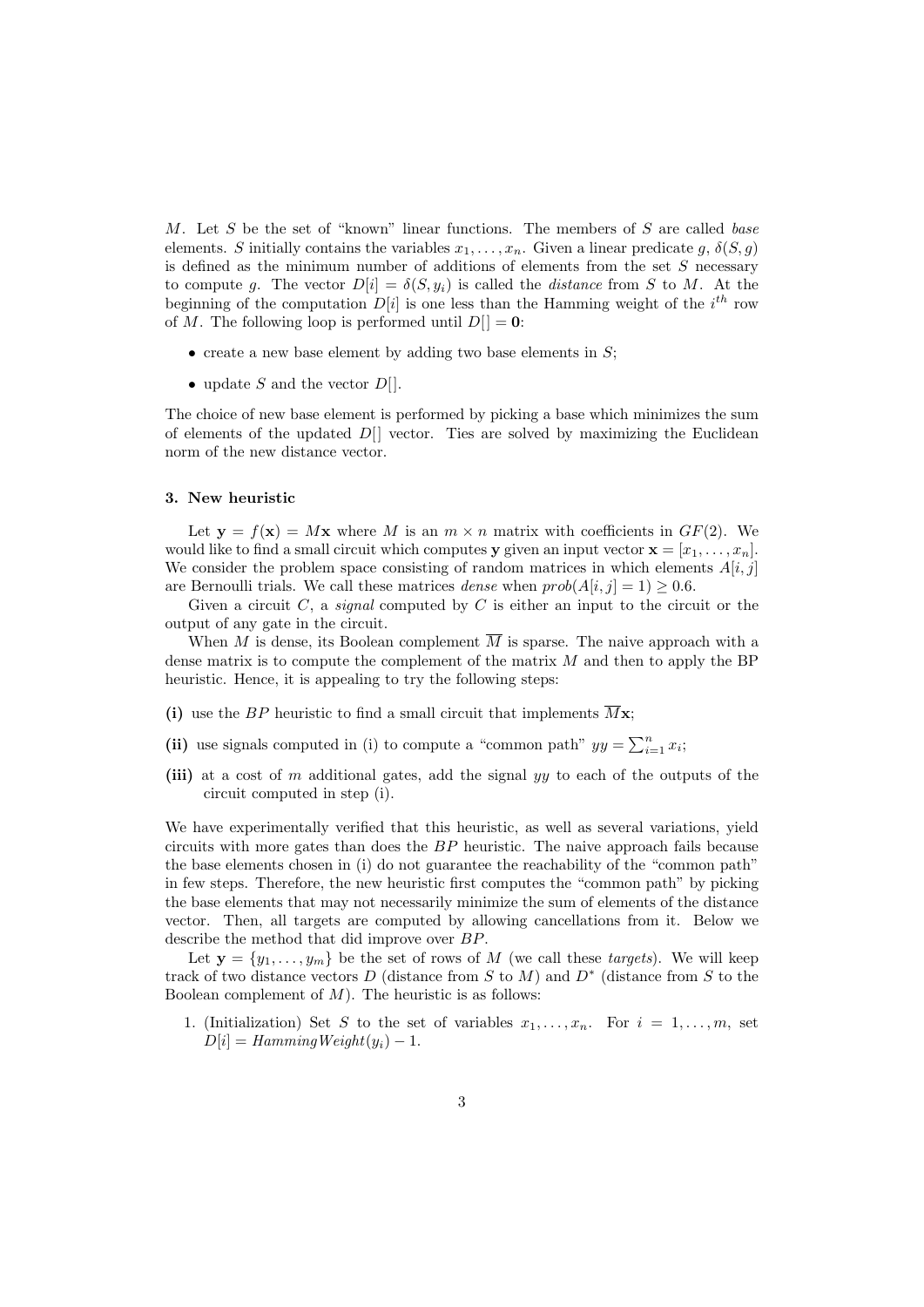- 2. (Create complement instance) Let  $\mathbf{y}^* = \{y_1^*, \ldots, y_m^*\}$  be the set of complement targets (i.e.  $y_i^* = \overline{y_i}$ ). Add target  $y_{m+1}^* = [1, \ldots, 1]$  to the set of complement targets (note  $y_{m+1}^*$  encodes the functi  $D^*$  be the distance vector for  $M^*$ , initialized to  $D^*[i] = HammingWeight(y_i^*) - 1$ for  $i = 1, ..., m + 1$ .
- 3. (Compute the common path) Until target  $y_{m+1}^*$  is found i.e., until  $D^*[m+1] = 0$ — pick a new base element  $x_i$ ,  $i = |S| + 1$ , by adding two existing base elements such that:
	- (a)  $x_i$  decreases the distance to  $y_{m+1}^*$  by one i.e., to  $D^*[m+1]-1;$
	- (b)  $x_i$  minimizes the sum of distances  $D^*$  under the restriction (a).

Output the SLP instruction that computes  $x_i$ . Update distance vectors D and D<sup>\*</sup>. Add  $x_i$  to S.

4. (Allow cancellations) Apply the BP heuristic to matrix M, but skipping the initialization steps for S and D.

Note that  $S$  and  $D$  are well-defined at step 4, as they have been continuously updated every time an SLP instruction is output. We resolve ties at step 3 by maximizing the Euclidean norm of the vector  $D^*$ . The "common path" of our heuristic is the target  $y_{m+1}^* = [1, \ldots, 1].$ 

## 3.1. A toy example

To understand the details of this new heuristic, we present a toy example. Let  $y_1, \ldots, y_m$   $(m = 6)$  be the set of rows of:

$$
\begin{cases}\ny_1 = x_1 + x_2 + x_3 \\
y_2 = x_2 + x_4 + x_5 \\
y_3 = x_1 + x_3 + x_4 + x_5 \\
y_4 = x_2 + x_3 + x_4 \\
y_5 = x_1 + x_2 + x_4 \\
y_6 = x_2 + x_3 + x_4 + x_5\n\end{cases}
$$

Step 1: Initialization.

The initial basis vector is  $S = \{x_1, x_2, x_3, x_4, x_5\}$ , the target is  $\mathbf{y} = \{y_1, y_2, y_3, y_4, y_5, y_6\}$ , the distance vector is  $D = [2, 2, 3, 2, 2, 3]$ .

Step 2: Create a complement instance.

We generate the "common path"  $yy = x_1 + x_2 + x_3 + x_4 + x_5$ , the new target is  $y^* =$  ${\overline{y}_1, \overline{y}_2, \overline{y}_3, \overline{y}_4, \overline{y}_5, \overline{y}_6, yy}$ , the new distance vector is  $D^* = [1, 1, 0, 1, 1, 0, 4]$ , and the new matrix is

$$
M^* = \begin{bmatrix} 0 & 0 & 0 & 1 & 1 \\ 1 & 0 & 1 & 0 & 0 \\ 0 & 1 & 0 & 0 & 0 \\ 1 & 0 & 0 & 0 & 1 \\ 0 & 0 & 1 & 0 & 1 \\ 1 & 0 & 0 & 0 & 0 \\ 1 & 1 & 1 & 1 & 1 \end{bmatrix}
$$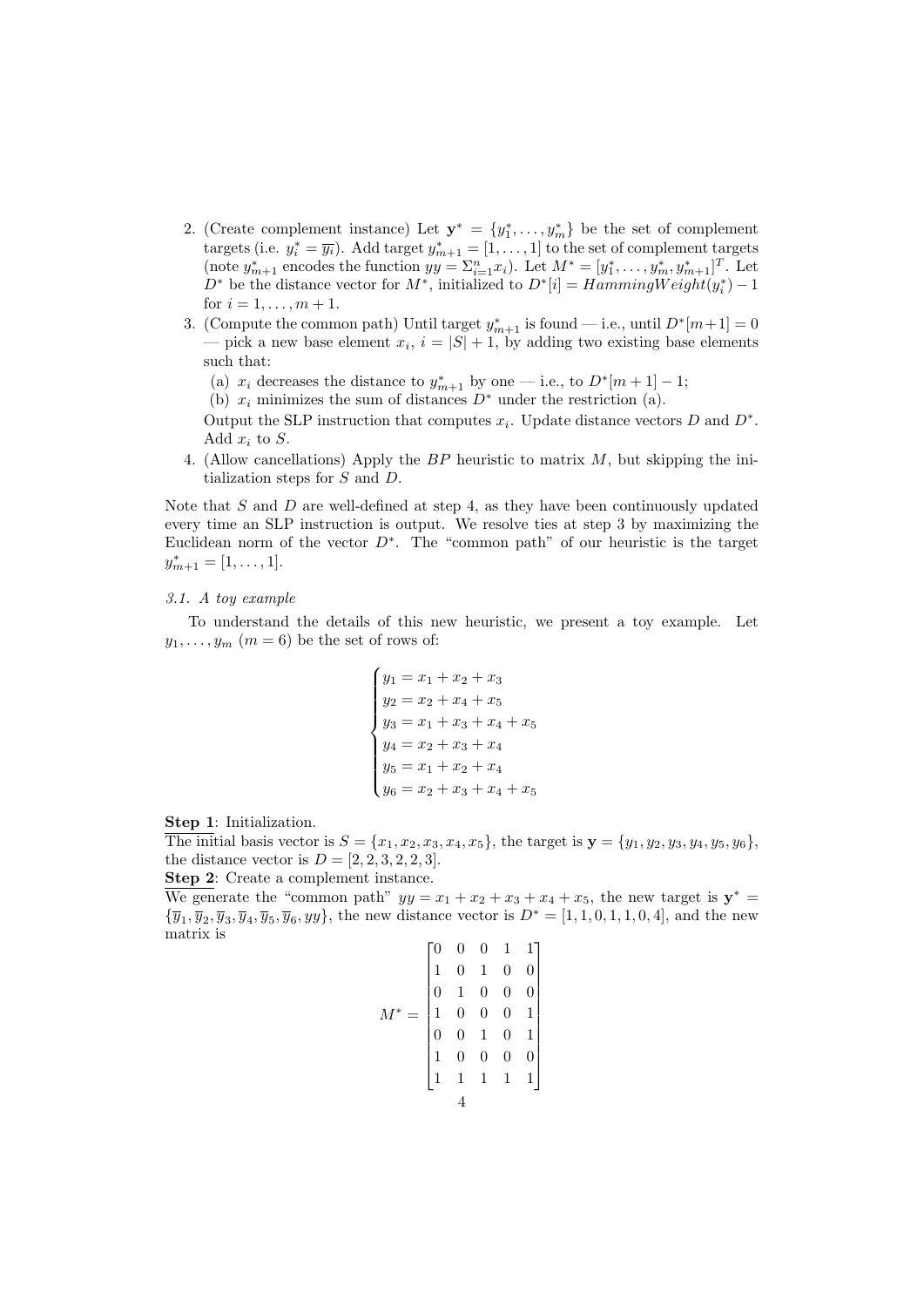## Step 3: Compute the common path.

We compute  $y_{m+1}^*$ , also called yy or "common path".

- $x_7 = x_1 + x_3$ .  $D = \begin{bmatrix} 1, 2, 2, 2, 2, 3 \end{bmatrix}$   $D^* = \begin{bmatrix} 1, 0, 0, 1, 1, 0, 3 \end{bmatrix}$
- $x_8 = x_4 + x_5$ .  $D = \begin{bmatrix} 1, 1, 1, 2, 2, 2 \end{bmatrix}$   $D^* = \begin{bmatrix} 0, 0, 0, 1, 1, 0, 2 \end{bmatrix}$
- $x_9 = x_2 + x_7$ . Found target  $y_1 = x_9$ .  $D = [0, 1, 1, 2, 2, 2]$   $D^* = [0, 0, 0, 1, 1, 0, 1]$
- $x_{10} = x_8 + x_9$ . Found target  $yy = x_{10}$ .  $D = [0, 1, 1, 2, 2, 1]$   $D^* = [0, 0, 0, 1, 1, 0, 0]$

# Step 4: Allow cancellations.

We apply the BP heuristic to matrix M. The distance vector is  $D = [0, 1, 1, 2, 2, 1]$ , the basis vector is  $S = \{x_1, \ldots, x_{10}\}\$ and the new distance vector  $D^*$  is no more updated.

- $x_{11} = x_1 + x_{10}$ . Found target  $y_6 = x_{11}$ .  $D = [0, 1, 1, 1, 2, 0]$   $S = \{x_1, \ldots, x_{11}\}\$
- $x_{12} = x_2 + x_8$ . Found target  $y_2 = x_{12}$ .  $D = [0, 0, 1, 1, 2, 0]$   $S = \{x_1, \ldots, x_{12}\}$
- $x_{13} = x_2 + x_{10}$ . Found target  $y_3 = x_{13}$ .  $D = [0, 0, 0, 1, 2, 0]$   $S = \{x_1, \ldots, x_{13}\}$
- $x_{14} = x_5 + x_{11}$ . Found target  $y_4 = x_{14}$ .  $D = [0, 0, 0, 0, 1, 0, \mathcal{S} = \{x_1, \ldots, x_{14}\}\$
- $x_{15} = x_7 + x_{14}$ . Found target  $y_5 = x_{15}$ .  $D = [0, 0, 0, 0, 0, 0]$   $S = \{x_1, \ldots, x_{15}\}\$

## 4. Experimental results

We conducted extensive testing to gauge the performance of our new heuristic, against that of BP. Experiments were performed on square and non-square matrices (more details can be found in [\[15\]](#page-7-14)). Due to space limitations, this paper only discusses our results on square matrices. The useful conclusions drawn are also valid for rectangular matrices. Although we are able to solve systems larger than  $30 \times 30$ , we limited our experiments to size 30 due to the exponential time complexity of both heuristics.

## <span id="page-4-0"></span>4.1. Gate Count

We generated several  $n \times n$  matrices [\[16\]](#page-7-15),  $n = 15, 16, \ldots, 30$ , for biases  $\rho$ . For each size n and each bias  $\rho$ , we randomly pick 100 matrices from our benchmark set, hence we tested 9600 matrices.

Circuits for  $Mx$  were constructed for each matrix M using  $BP$  and our heuristic. We identified four matrix size thresholds, one for each of the bias values  $\rho = 0.6, 0.7, 0.8, 0.9$ . beyond which the new heuristic performs on average better than the old one. Our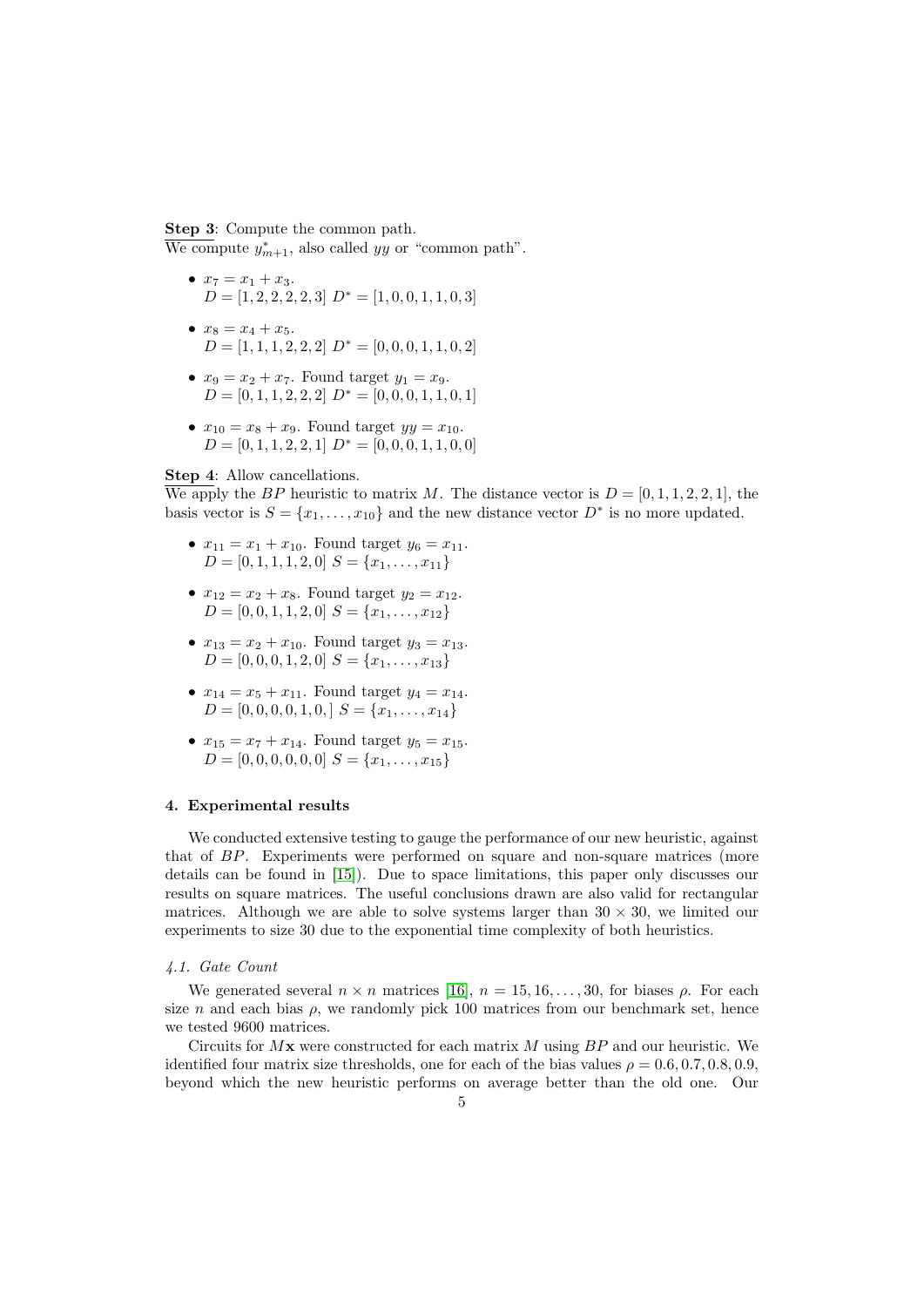experiments also suggest that there exists a lower bound  $\rho_L$  for the bias beyond which it is convenient to use the new heuristic on large enough matrices. Of course, at a cost of roughly doubling the running time, one can run both heuristics and pick the best circuit.

Bias  $\rho = 0.4$  and 0.5. Experimental results show that the average number of XOR gates computed by the new heuristic is, on average, worse than those computed by the old one. As expected, the new heuristic does not perform well on sparse matrices. However, over 3200 matrices handled, the new heuristic gets better results in 577 cases — i.e. 211 when  $\rho = 0.4$  and 366 when  $\rho = 0.5$ . This means that, as expected, the BP heuristic sometimes fails to find the best solution.

**Bias**  $\rho = 0.6$ . When the bias grows, the new heuristic behaves better than the old one. Experimental results suggest that the difference between the average number of XOR gates computed by the two heuristics gradually increases with the increasing size of the matrix. In particular the new heuristic will perform better than  $BP$  when applied to large-enough matrices of density 0.6. The threshold over which the new heuristic performs as well as or better than  $BP$  lies between  $20 \times 20$  and  $22 \times 22$ .

**Bias**  $\rho = 0.7$ . The new heuristic performs, on average, better than the old one. For  $16 \times 16$  matrices the new heuristic gets the best, or the same, solution in 73% of cases. This value grows up to  $98\%$  for  $30 \times 30$  matrices.

**Bias**  $\rho = 0.8$ . In this case the new heuristic performs better compared to BP when  $\rho = 0.7$ . In fact, it beats BP on matrices as small as  $15 \times 15$ . For  $16 \times 16$  matrices we get the best, or the same, solution in 84% of cases, while for matrices larger than size  $24 \times 24$ , this percentage is greater or equal to 98%.

**Bias**  $\rho = 0.9$ . In this case, the behavior of the new heuristic is similar to that of the  $\rho = 0.7$  and 0.8 cases. However, the threshold is higher — i.e., around size  $20 \times 20$  – and the observed probability of the new heuristic beating BP on matrices larger than size  $20 \times 20$  is between 0.70 and 0.96.

<span id="page-5-0"></span>

Figure 1: Avg num XORs new heuristic compared to BP: Gate Count – Circuit Depth

Figure [1](#page-5-0) visualizes the output data collected, showing the difference between the average number of XOR gates required by the new heuristic and BP. Negative values indicate that the new heuristic performs better than  $BP$ , while positive values indicate it performs worse. This data can help us identify when the new heuristic is expected to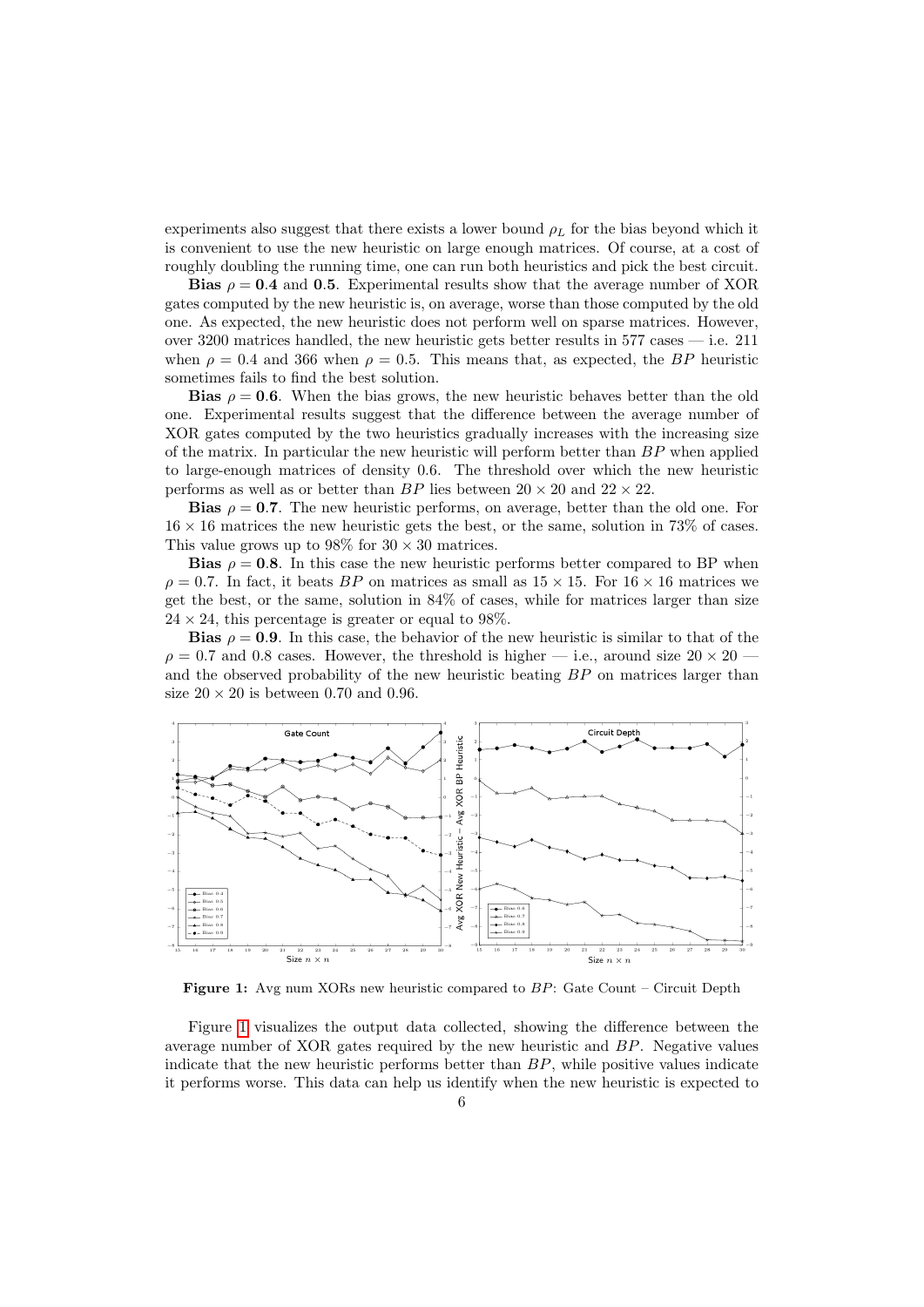provide the best results for specific values of  $\rho$  and n. Therefore it is possible to identify a lower bound  $\rho_L$  that indicates a threshold beyond which it is convenient to use the new heuristic.

When  $\rho = 0.4$  or 0.5, and  $n \leq 30$ , BP will perform on average a bit better than the new one (see Figure [1\)](#page-5-0). This is no longer true for  $\rho = 0.6$  and  $n = 20$ . Therefore, the lower bound  $\rho_L$  lies between 0.5 and 0.6 as long as  $n \leq 30$ . We have not determined the density value at which the new heuristic is asymptotically better than BP. It is some number smaller than 0.6, and we conjecture it is greater than 0.5. It is conceivable that  $0.5 + \epsilon$ , for any  $\epsilon > 0$ , is dense enough for sufficiently large matrices.

## 4.2. Circuit Depth

The reduction of gate complexity of a circuit is not the only important measure on combinational logic implementation. The depth of a circuit,  $-$  i.e., the length of the longest path in it — is another one. Indeed, when depth of the combinational logic increases, an important performance metric worsens: the delay. In general, it is not difficult decreasing circuit depth at the cost of increasing circuit width, or vice versa. As shown in Section [4.1,](#page-4-0) the new heuristic reduces gate count when applied to dense linear systems. In this section, we experimentally show that new heuristic not only reduces the gate count but also decreases (on average) the circuit depth. An extensive testing activity has been conducted to evaluate the depth of the circuits. The set of data used is the same described in Section [4.1](#page-4-0) — i.e.,  $n \times n$  matrices,  $n = 15, 16, \ldots, 30$ . For these experiments, we focus on the most interesting (dense) biases  $\rho = 0.6, \ldots, 0.9$ . We tested 6400 dense matrices previously generated, 100 matrices from each value of  $\rho$  and n. Experimental results were collected and analyzed.

**Bias**  $\rho = 0.6$ . Experimental results show that BP generates, on average, circuits with a shorter critical path (for  $n \leq 30$ ).

Bias  $\rho = 0.7, 0.8, 0.9$ . This is no longer true for  $\rho \geq 0.7$  and  $n = 15$ . In these cases, the new heuristic provides (on average) circuits with a shorter critical path. Experimental results show that our heuristic outperforms BP for high density matrices of size bigger than  $15\times15.$ 

## 5. Concluding remarks

There are at least two ways to gauge how interesting these results are. This paper shows that the new heuristic outperforms (on average) BP heuristic, when applied to random dense linear systems. Experimental results suggest that the solutions provided usually have a shorter critical path and a reduced number of XOR gates. In [\[17,](#page-7-16) [18\]](#page-7-17), Fuhs et al. were able to prove that, in specific cases, the circuits generated by BP are optimal. Our work shows that, if we play with dense linear system, better results can be obtained encouraging circuits to benefit from the cancellation.

At a practical level, we note that linear systems of the sizes considered in this work show up in practice — e.g. AES [\[5,](#page-7-4) [6\]](#page-7-5), HMAC-SHA-1 [\[8\]](#page-7-7), Present [\[9\]](#page-7-8), etc. In particular, the new heuristic has been used in 2013 to show that the bottom linear part of the circuit presented in [\[6\]](#page-7-5) was sub-optimal by at least one gate. Then, exploring all ties, Cagdas Calik pointed out that the BP heuristic yields a better circuit [\[10\]](#page-7-9).